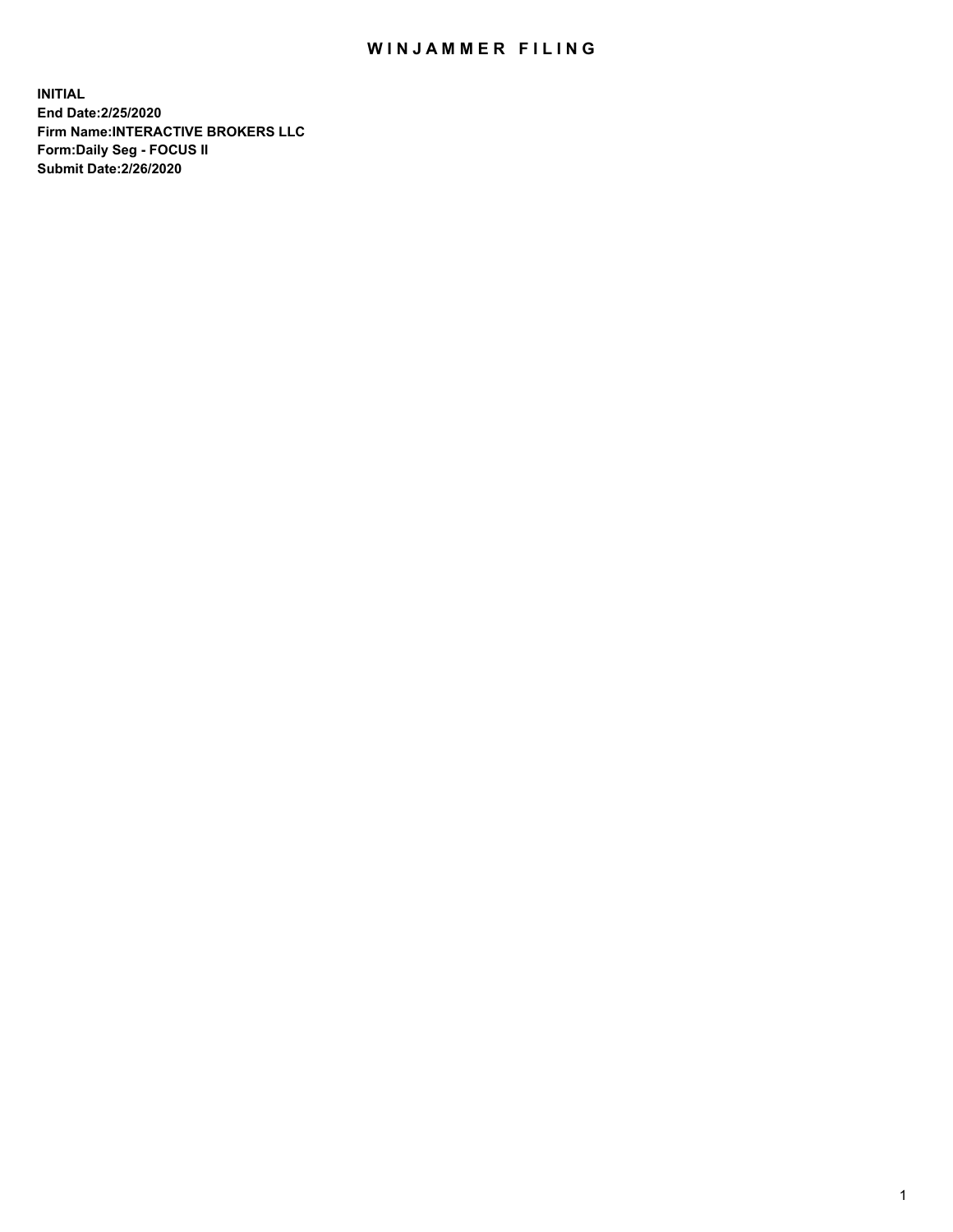**INITIAL End Date:2/25/2020 Firm Name:INTERACTIVE BROKERS LLC Form:Daily Seg - FOCUS II Submit Date:2/26/2020 Daily Segregation - Cover Page**

| Name of Company                                                                                                                                                                                                                                                                                                               | <b>INTERACTIVE BROKERS LLC</b>                                                                  |
|-------------------------------------------------------------------------------------------------------------------------------------------------------------------------------------------------------------------------------------------------------------------------------------------------------------------------------|-------------------------------------------------------------------------------------------------|
| <b>Contact Name</b>                                                                                                                                                                                                                                                                                                           | James Menicucci                                                                                 |
| <b>Contact Phone Number</b>                                                                                                                                                                                                                                                                                                   | 203-618-8085                                                                                    |
| <b>Contact Email Address</b>                                                                                                                                                                                                                                                                                                  | jmenicucci@interactivebrokers.c<br><u>om</u>                                                    |
| FCM's Customer Segregated Funds Residual Interest Target (choose one):<br>a. Minimum dollar amount: ; or<br>b. Minimum percentage of customer segregated funds required:% ; or<br>c. Dollar amount range between: and; or<br>d. Percentage range of customer segregated funds required between:% and%.                        | $\overline{\mathbf{0}}$<br>$\overline{\mathbf{0}}$<br>155,000,000 245,000,000<br>0 <sub>0</sub> |
| FCM's Customer Secured Amount Funds Residual Interest Target (choose one):<br>a. Minimum dollar amount: ; or<br>b. Minimum percentage of customer secured funds required:%; or<br>c. Dollar amount range between: and; or<br>d. Percentage range of customer secured funds required between:% and%.                           | $\overline{\mathbf{0}}$<br>$\overline{\mathbf{0}}$<br>80,000,000 120,000,000<br>0 <sub>0</sub>  |
| FCM's Cleared Swaps Customer Collateral Residual Interest Target (choose one):<br>a. Minimum dollar amount: ; or<br>b. Minimum percentage of cleared swaps customer collateral required:%; or<br>c. Dollar amount range between: and; or<br>d. Percentage range of cleared swaps customer collateral required between:% and%. | $\overline{\mathbf{0}}$<br>$\overline{\mathbf{0}}$<br>0 <sub>0</sub><br>0 <sub>0</sub>          |

Attach supporting documents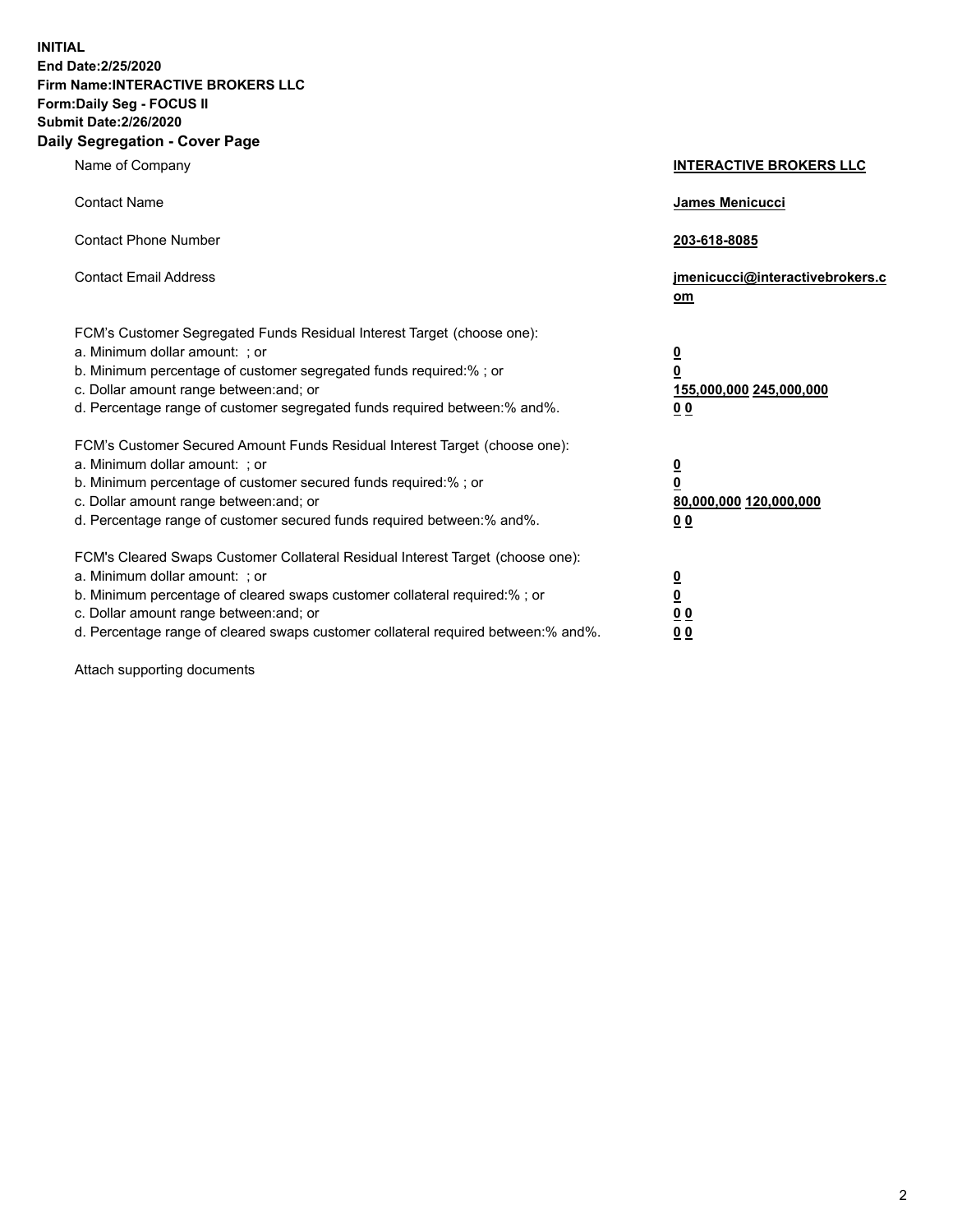**INITIAL End Date:2/25/2020 Firm Name:INTERACTIVE BROKERS LLC Form:Daily Seg - FOCUS II Submit Date:2/26/2020 Daily Segregation - Secured Amounts**

|     | Foreign Futures and Foreign Options Secured Amounts                                                        |                                    |
|-----|------------------------------------------------------------------------------------------------------------|------------------------------------|
|     | Amount required to be set aside pursuant to law, rule or regulation of a foreign                           | $0$ [7305]                         |
|     | government or a rule of a self-regulatory organization authorized thereunder                               |                                    |
| 1.  | Net ledger balance - Foreign Futures and Foreign Option Trading - All Customers                            |                                    |
|     | A. Cash                                                                                                    | 498,434,136 [7315]                 |
|     | B. Securities (at market)                                                                                  | $0$ [7317]                         |
| 2.  | Net unrealized profit (loss) in open futures contracts traded on a foreign board of trade                  | 9,378,429 [7325]                   |
| 3.  | Exchange traded options                                                                                    |                                    |
|     | a. Market value of open option contracts purchased on a foreign board of trade                             | 182,664 [7335]                     |
|     | b. Market value of open contracts granted (sold) on a foreign board of trade                               | -253,432 <sup>[7337]</sup>         |
| 4.  | Net equity (deficit) (add lines 1. 2. and 3.)                                                              | 507,741,797 [7345]                 |
| 5.  | Account liquidating to a deficit and account with a debit balances - gross amount                          | 64,827 [7351]                      |
|     | Less: amount offset by customer owned securities                                                           | 0 [7352] 64,827 [7354]             |
| 6.  | Amount required to be set aside as the secured amount - Net Liquidating Equity                             | 507,806,624 [7355]                 |
|     | Method (add lines 4 and 5)                                                                                 |                                    |
| 7.  | Greater of amount required to be set aside pursuant to foreign jurisdiction (above) or line                | 507,806,624 [7360]                 |
|     | 6.                                                                                                         |                                    |
|     | FUNDS DEPOSITED IN SEPARATE REGULATION 30.7 ACCOUNTS                                                       |                                    |
| 1.  | Cash in banks                                                                                              |                                    |
|     | A. Banks located in the United States                                                                      | 76,802,430 [7500]                  |
|     | B. Other banks qualified under Regulation 30.7                                                             | 0 [7520] 76,802,430 [7530]         |
| 2.  | Securities                                                                                                 |                                    |
|     | A. In safekeeping with banks located in the United States                                                  | 446,547,312 [7540]                 |
|     | B. In safekeeping with other banks qualified under Regulation 30.7                                         | 0 [7560] 446,547,312 [7570]        |
| 3.  | Equities with registered futures commission merchants                                                      |                                    |
|     | A. Cash                                                                                                    | $0$ [7580]                         |
|     | <b>B.</b> Securities                                                                                       | $0$ [7590]                         |
|     | C. Unrealized gain (loss) on open futures contracts                                                        | $0$ [7600]                         |
|     | D. Value of long option contracts                                                                          | $0$ [7610]                         |
|     | E. Value of short option contracts                                                                         | 0 [7615] 0 [7620]                  |
| 4.  | Amounts held by clearing organizations of foreign boards of trade                                          |                                    |
|     | A. Cash                                                                                                    | $0$ [7640]                         |
|     | <b>B.</b> Securities                                                                                       | $0$ [7650]                         |
|     | C. Amount due to (from) clearing organization - daily variation                                            | $0$ [7660]                         |
|     | D. Value of long option contracts                                                                          | $0$ [7670]                         |
|     | E. Value of short option contracts                                                                         | 0 [7675] 0 [7680]                  |
| 5.  | Amounts held by members of foreign boards of trade                                                         |                                    |
|     | A. Cash                                                                                                    | 102,335,316 [7700]                 |
|     | <b>B.</b> Securities                                                                                       | $0$ [7710]                         |
|     | C. Unrealized gain (loss) on open futures contracts                                                        | 13,197,517 [7720]                  |
|     | D. Value of long option contracts                                                                          | 182,664 [7730]                     |
|     | E. Value of short option contracts                                                                         | -253,432 [7735] 115,462,065 [7740] |
| 6.  | Amounts with other depositories designated by a foreign board of trade                                     | $0$ [7760]                         |
| 7.  | Segregated funds on hand                                                                                   | $0$ [7765]                         |
| 8.  | Total funds in separate section 30.7 accounts                                                              | 638,811,807 [7770]                 |
| 9.  | Excess (deficiency) Set Aside for Secured Amount (subtract line 7 Secured Statement<br>Page 1 from Line 8) | 131,005,183 [7380]                 |
| 10. | Management Target Amount for Excess funds in separate section 30.7 accounts                                | 80,000,000 [7780]                  |
| 11. | Excess (deficiency) funds in separate 30.7 accounts over (under) Management Target                         | 51,005,183 [7785]                  |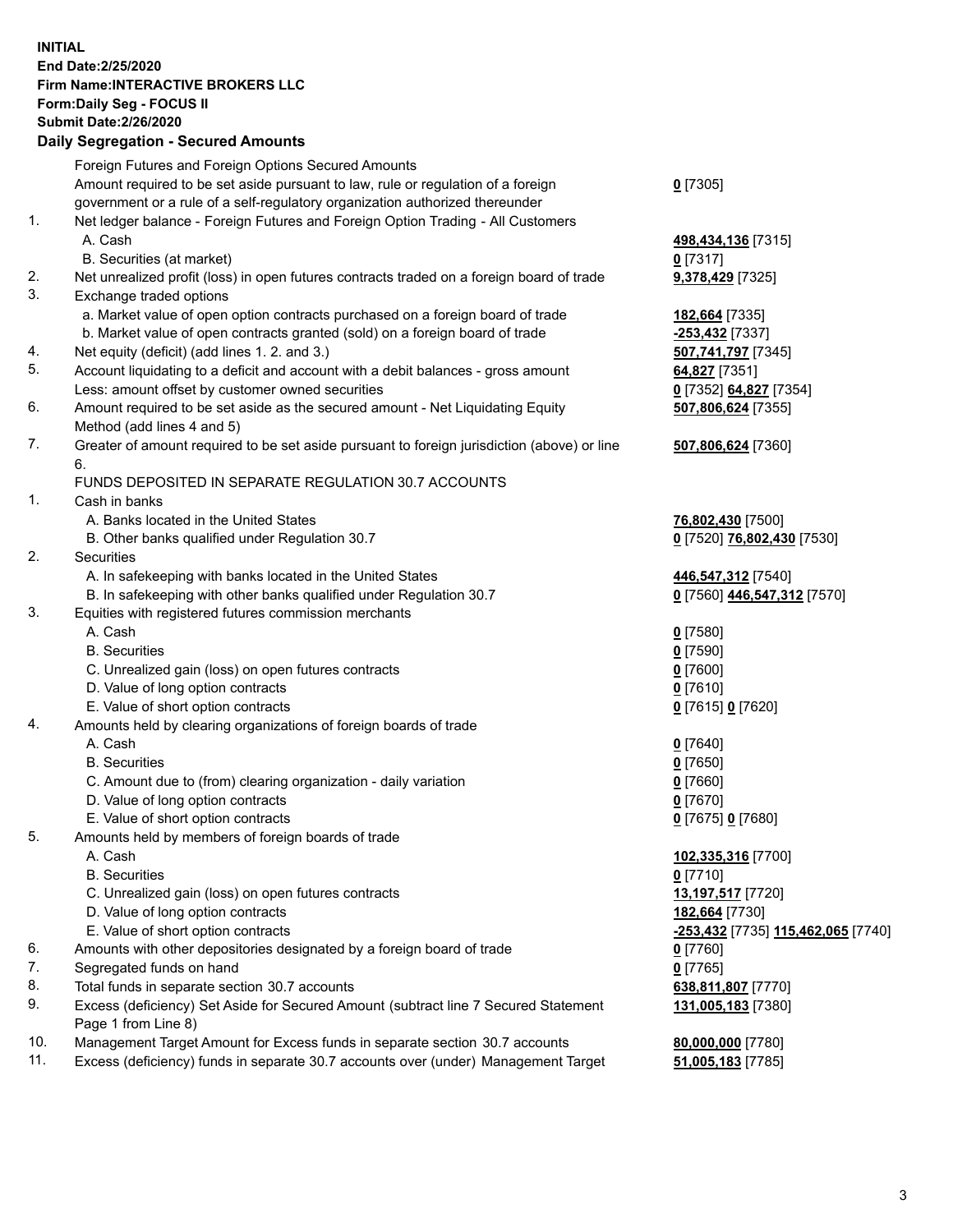**INITIAL End Date:2/25/2020 Firm Name:INTERACTIVE BROKERS LLC Form:Daily Seg - FOCUS II Submit Date:2/26/2020 Daily Segregation - Segregation Statement** SEGREGATION REQUIREMENTS(Section 4d(2) of the CEAct) 1. Net ledger balance A. Cash **4,407,115,086** [7010] B. Securities (at market) **0** [7020] 2. Net unrealized profit (loss) in open futures contracts traded on a contract market **-117,412,568** [7030] 3. Exchange traded options A. Add market value of open option contracts purchased on a contract market **393,529,777** [7032] B. Deduct market value of open option contracts granted (sold) on a contract market **-434,502,881** [7033] 4. Net equity (deficit) (add lines 1, 2 and 3) **4,248,729,414** [7040] 5. Accounts liquidating to a deficit and accounts with debit balances - gross amount **932,593** [7045] Less: amount offset by customer securities **0** [7047] **932,593** [7050] 6. Amount required to be segregated (add lines 4 and 5) **4,249,662,007** [7060] FUNDS IN SEGREGATED ACCOUNTS 7. Deposited in segregated funds bank accounts A. Cash **1,254,165,989** [7070] B. Securities representing investments of customers' funds (at market) **1,851,796,265** [7080] C. Securities held for particular customers or option customers in lieu of cash (at market) **0** [7090] 8. Margins on deposit with derivatives clearing organizations of contract markets A. Cash **7,210,532** [7100] B. Securities representing investments of customers' funds (at market) **1,412,450,077** [7110] C. Securities held for particular customers or option customers in lieu of cash (at market) **0** [7120] 9. Net settlement from (to) derivatives clearing organizations of contract markets **-35,536,532** [7130] 10. Exchange traded options A. Value of open long option contracts **394,212,714** [7132] B. Value of open short option contracts **-435,195,927** [7133] 11. Net equities with other FCMs A. Net liquidating equity **0** [7140] B. Securities representing investments of customers' funds (at market) **0** [7160] C. Securities held for particular customers or option customers in lieu of cash (at market) **0** [7170] 12. Segregated funds on hand **0** [7150] 13. Total amount in segregation (add lines 7 through 12) **4,449,103,118** [7180] 14. Excess (deficiency) funds in segregation (subtract line 6 from line 13) **199,441,111** [7190] 15. Management Target Amount for Excess funds in segregation **155,000,000** [7194] 16. Excess (deficiency) funds in segregation over (under) Management Target Amount Excess **44,441,111** [7198]